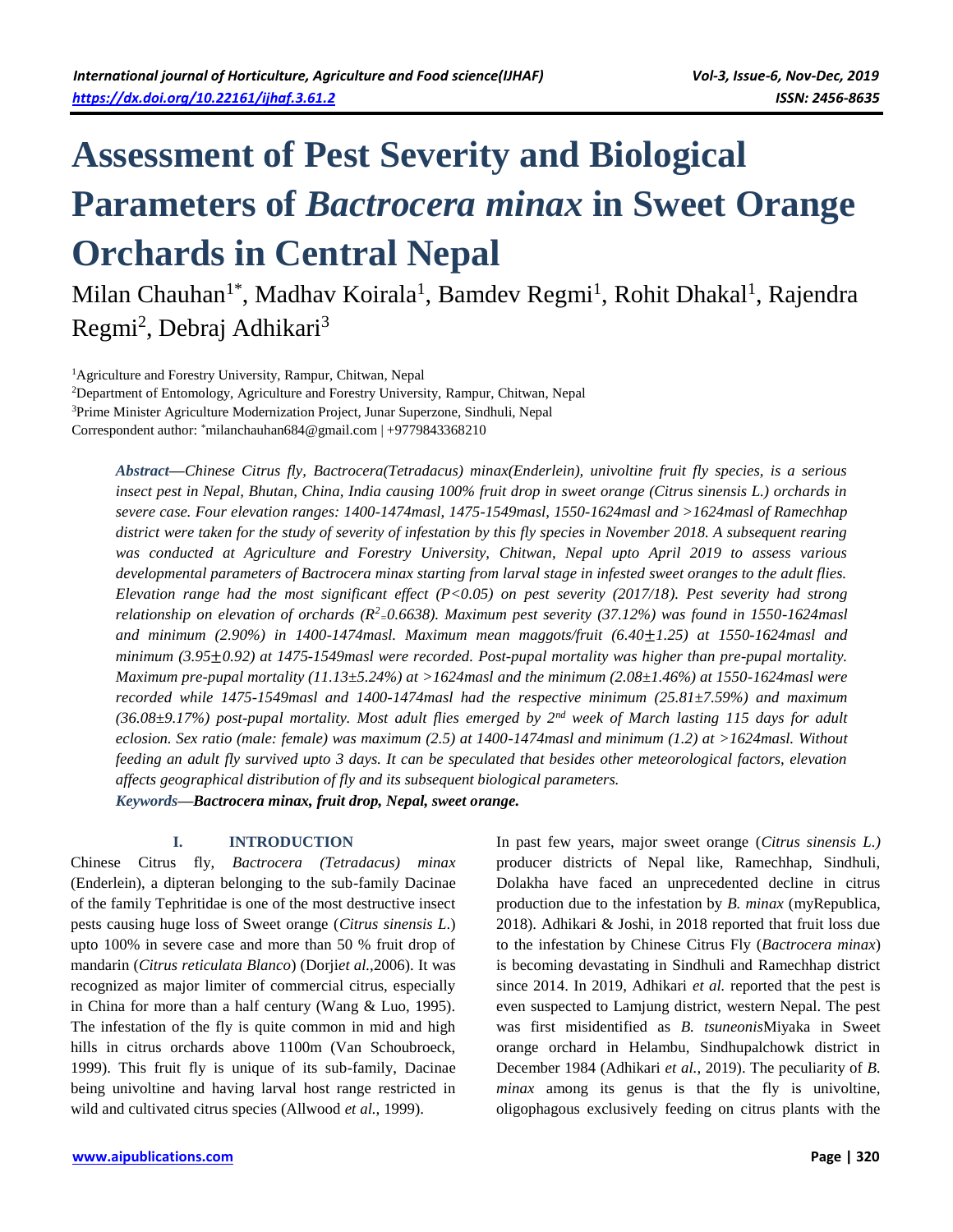long sized cold tolerant larvae and adult with 16 mm and 24 mm respectively (Xia *et al.,* 2018). Similar result was reported by Adhikari *et al*., in 2019 from sweet orange orchards of Sindhuli district, Nepal.

Due to little research on phenology and ecology of *B. minax,* until 2008, it had been wrongly identified as *Bactrocera dorsalis* for decade, in eastern Nepal that led to the ineffective management of Chinese Citrus fly by Male Annihilation Technique using Methyl Eugenol (ME) and Cue Lure (CL) trap (NCRP, 2014). However, this species can be attracted much in green-yellow colored mimic sphere for the study (Drew *et al.,* 2006). Also, the research works on *B. minax* is exclusively published in Chinese journals and in Chinese language, which led to the failing of a comprehensive study on this pest outside China especially for its monitoring, detection and phytosanitary measures (Xia *et al.,* 2018).

Therefore, the need was to make some more focused recommendation on future management of this devastating pest in Nepal and study the severity of pest infestation. Specifically, this experiment was carried out to know when the adult emergence occurs at various elevations in Ramechhap district and for how long pupal overwintering lasts so that effective control measures could be applied with the observed information. Therefore, based on orchard observation: i) severity of infestation by fly ii) geographical distribution of maggots population per fruit at various elevations would be helpful to prioritize the management procedures at respective places. Various developmental parameters of this fly, such followings: i) pre-pupal mortality(larvae to pupa) ii) post-pupal mortality(pupae to adult) iii) larvae to adult mortality iv) pupation duration v)adult emergence season vi) post emergence death period of *B. minax* would provide information on future study on taking under control of the insect and to apply efficient management measures.

### **II. MATERIALS & METHODS**

This research consists two parts: the first, field survey on various orchards at different elevations, in Ramechhap district, Nepal, the second, lab experiments at Entomology Laboratory of Agriculture and Forestry University, Chitwan, Nepal.

### **2.1. Site of Orchards**

In November 2018, random sweet orange orchards, under farmers' practice at 4 different the elevation ranges: 1400- 1474masl, 1475-1549masl, 1550-1624masl and >1624masl were selected. The elevation was determined by respective

co-ordinates of longitude and latitude recorded by Google map (Elevation finder, 2018).

# **2.2. Experimental Designs:**

The experiment was conducted in CRD with 4 treatments and 4 replications. Four ranges of elevation viz. 1400-1474masl, 1475-1549masl, 1550-1624masl and >1624masl were taken as treatments.

## **2.3. Rearing Condition**

The experiment to assess the pupation and adult emergence of *Bactrocera minax* was conducted on fruit fly maggots infested sweet orange fruits at Entomology laboratory of Agriculture and Forestry University, Chitwan, Nepal from Nov. 2018 to April 2019. The mean maximum and minimum temperatures recorded were 19.22℃ and 16.98℃ with mean relative humidity 59.33%**.** Eighty random sweet orange fruits were collected from the orchards and fruits were kept individually in plastic case of  $30 \text{cm} \times 15 \text{cm}$  size, considering it to be the day 0 after fruit fall, provided with 18 cm thick sandy loam soil having 13.80 % moisture for facilitating pupation and covered with muslin cloth for observation of developmental studies of the flies. Fruits were dissected after  $7$  days as the  $1<sup>st</sup>$  and maximum pupation i.e. 22.6% occurs till 7 days (NCRP, 2014) and counted the no. of maggots remaining in the fruits to calculate the no. of matured 3rd instar larvae in week that would go into the soil for overwintering.

We assumed that the total pupae (live and dead) would be equal to the no. of maggots in the infested fruits and no. of matured 3rd instar larvae that went for puparia development in soil would be the total maggots less the maggots remaining in the fruit. The pupation count for the second time was done on 1<sup>st</sup> Jan 2019 after 5 weeks of the fruit fall, sieving the soil and consciously. Then after, net was used to cover the opening of each rearing case to avoid the possible escape of the adult flies. Emerged adult fruit flies were identified according to the morphological characters given by Adhikari & Joshi, 2019 and recorded the sex ratio (male: female). Also, 5 pairs of male and female flies were separately kept in the separate vials for post emergence death observation without artificial feed.

The developmental periods of maggots, pupae and post emergence death of adult without feeding, mortality rate of each stage were recorded and subjected to the statistical analysis.

### **2.4. Statistical Analysis**

Data compilation was carried out using MS Excel and analyzed using R (Version 6.3.1). Data was transformed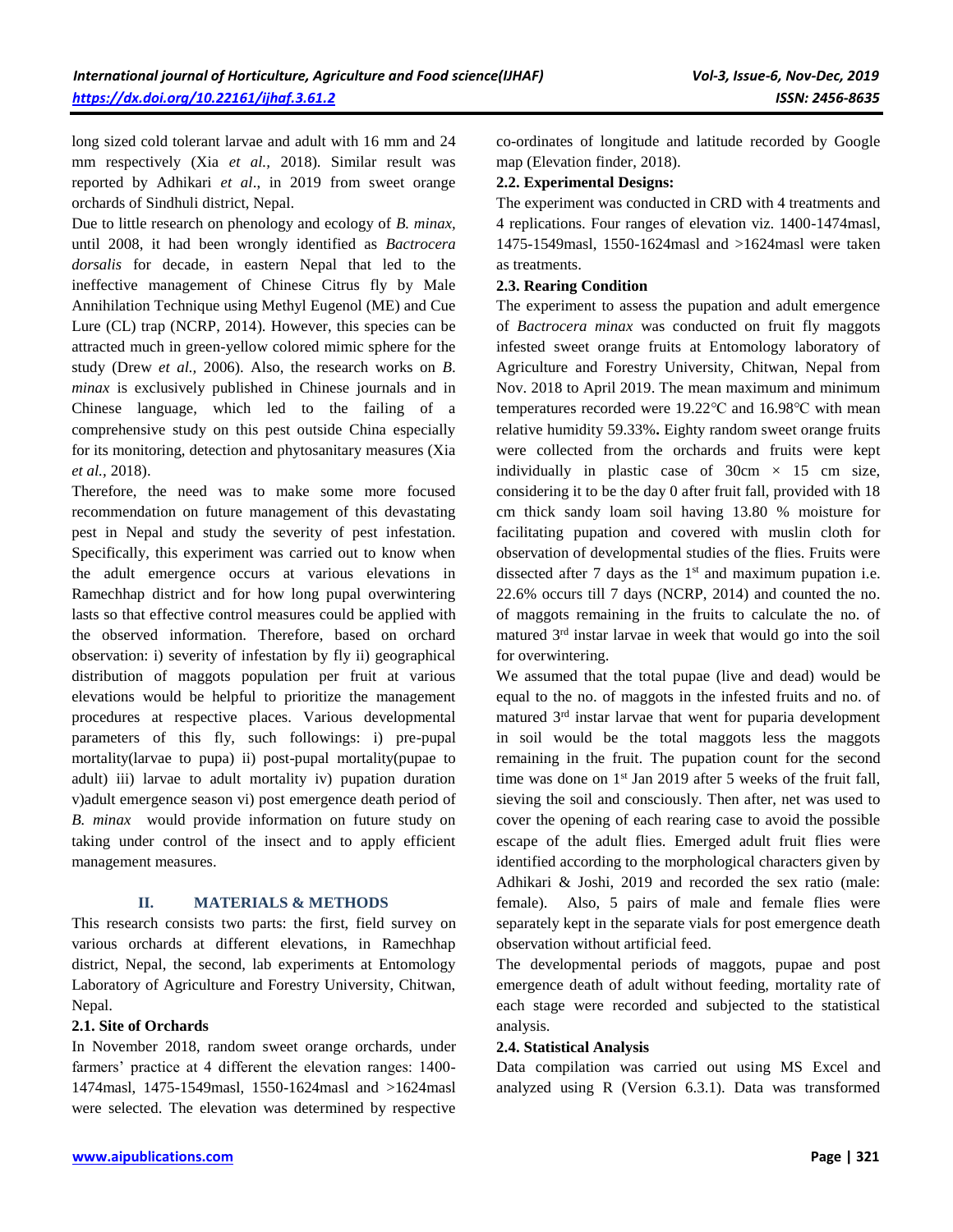using square root transformation√(x+0).Other biological parameters were represented in graphical and tabular forms.

#### **III. RESULTS AND DISCUSSION**

#### **3.1. Pest Severity:**

Table1: Effect of elevation ranges on Severity of infestation (2017/18) by *Bactrocera minax* in Ramechhap district, 2018

| <b>Elevation</b> ranges | Pest Severity (%)    |  |
|-------------------------|----------------------|--|
| 1400-1474 masl          | 2.087 <sup>b</sup>   |  |
| 1475-1549masl           | $2.075^{b}$          |  |
| 1550-1624 masl          | $37.125^{\rm a}$     |  |
| $>1624$ masl            | 23.5975 <sup>a</sup> |  |
|                         |                      |  |
| <b>SEM</b>              | 1.6914               |  |

#### Grand Mean 3.377175

[Means followed by same letter(s) in a column are not significantly different at 5% level of significance in DMRT test. SEM: Standard Error of Mean, \*\*\* is significant at P]



*Fig. 1. Relationship between severity of infestation (2017/18) by Bactrocera minax and elevation of sweet orange orchards in Ramechhap district, 2018*

As there is no effective method of trapping adults of *Bactrocera minax*, Xia *et al*., in 2018 suggested that fruit infestation by the fly is the only reliable indicator to measure the pest severity. The maximum pest severity was found at 1550-1624masl and the minimum pest severity at 1475-1549 masl. The result was consistent with the findings reported by Xia *et al*., 2018 in China. They found the most severe cases of fruit fly lied in moderate range of citrus growing elevation.

Besides, farmers' management practice like spraying protein bait, collection and removal of dropped fruits within few hours of fruit drop decrease the pest severity the following season (Van Schoubroeck, 1999). The value of coefficient of determination between pest severity with elevation range  $(R<sup>2</sup> = 0.6638)$  showed that besides other factors, elevation alone had 66.38% contribution in pest severity.

**3.2. No. of maggots per infested fruit:**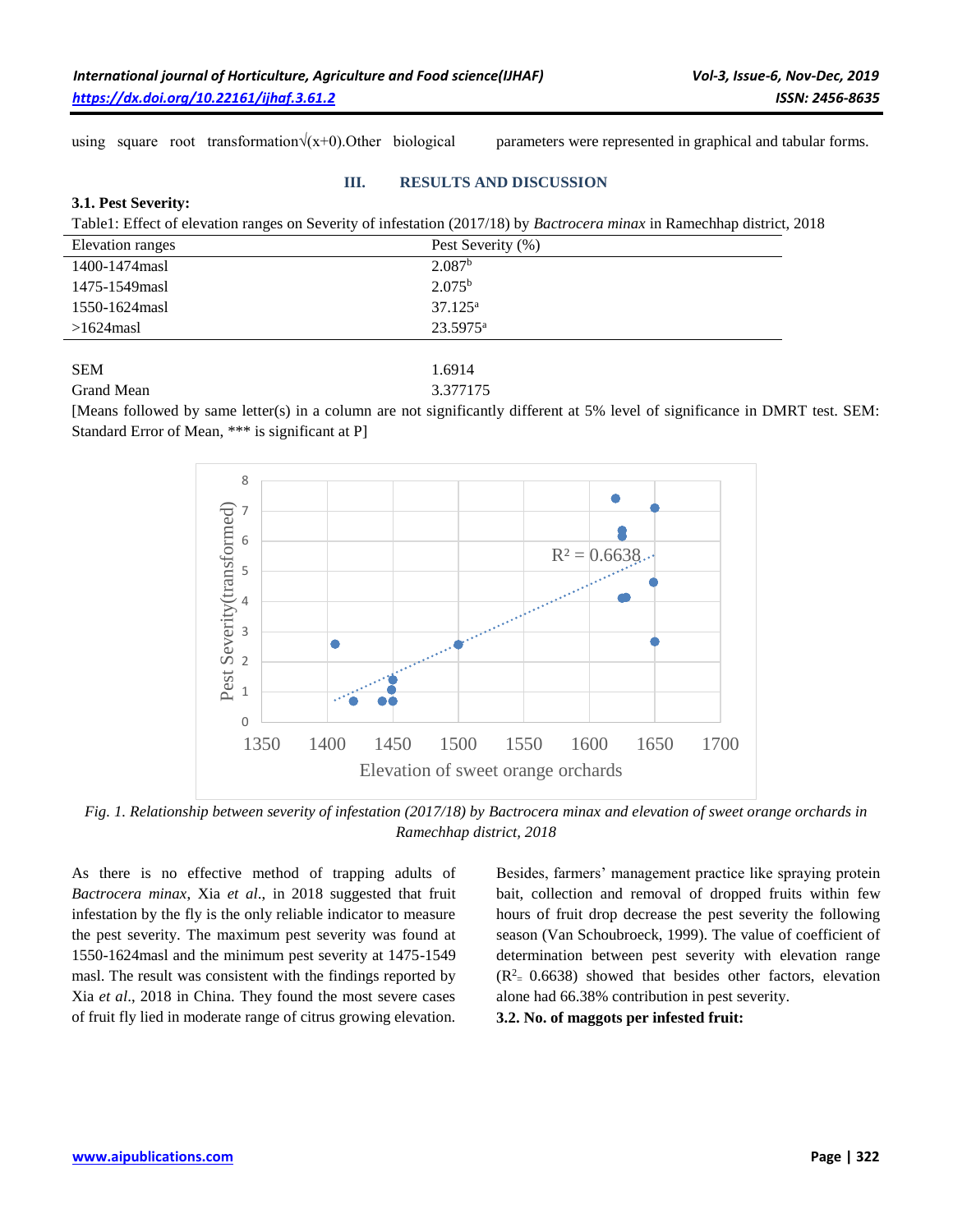

*Fig. 2. Mean maggots per fruit and mean no. of 3rd instar larvae of Bactrocera minax on 7th day of fruit drop in Ramechhap district, 2018*

The result showed that maggot density was the maximum i.e.  $6.40 \pm 1.25$  at elevation 1550-1624masl and minimum i.e. 3.15±0.92 at 1475-1549masl.

# **3.3. Pupation behavior of maggots:**

The first and maximum pupation i.e.  $22.6\%$  occurs till  $7<sup>th</sup>$  day of fruit fall (NCRP, 2014). Only the matured  $3<sup>rd</sup>$  instar larvae move into soil. The study depicted that till 7 days after fruit fall, maximum  $3.4 \pm 0.59$  matured  $3<sup>rd</sup>$  instar larvae at 1550-1624masl and went to soil for the pupation while minimum pupation 2.25±0.59 began in >1624masl and intermediate proportion of pupation at 1475-1549 masl and 1400- 1474masl i.e. 2.65±0.76 and 2.3±0.73 respectively.



*Fig. 3. Mean mortality (±SEM) of different stages of Bactrocera minax observed at Agriculture and Forestry University, Chitwan in 2019*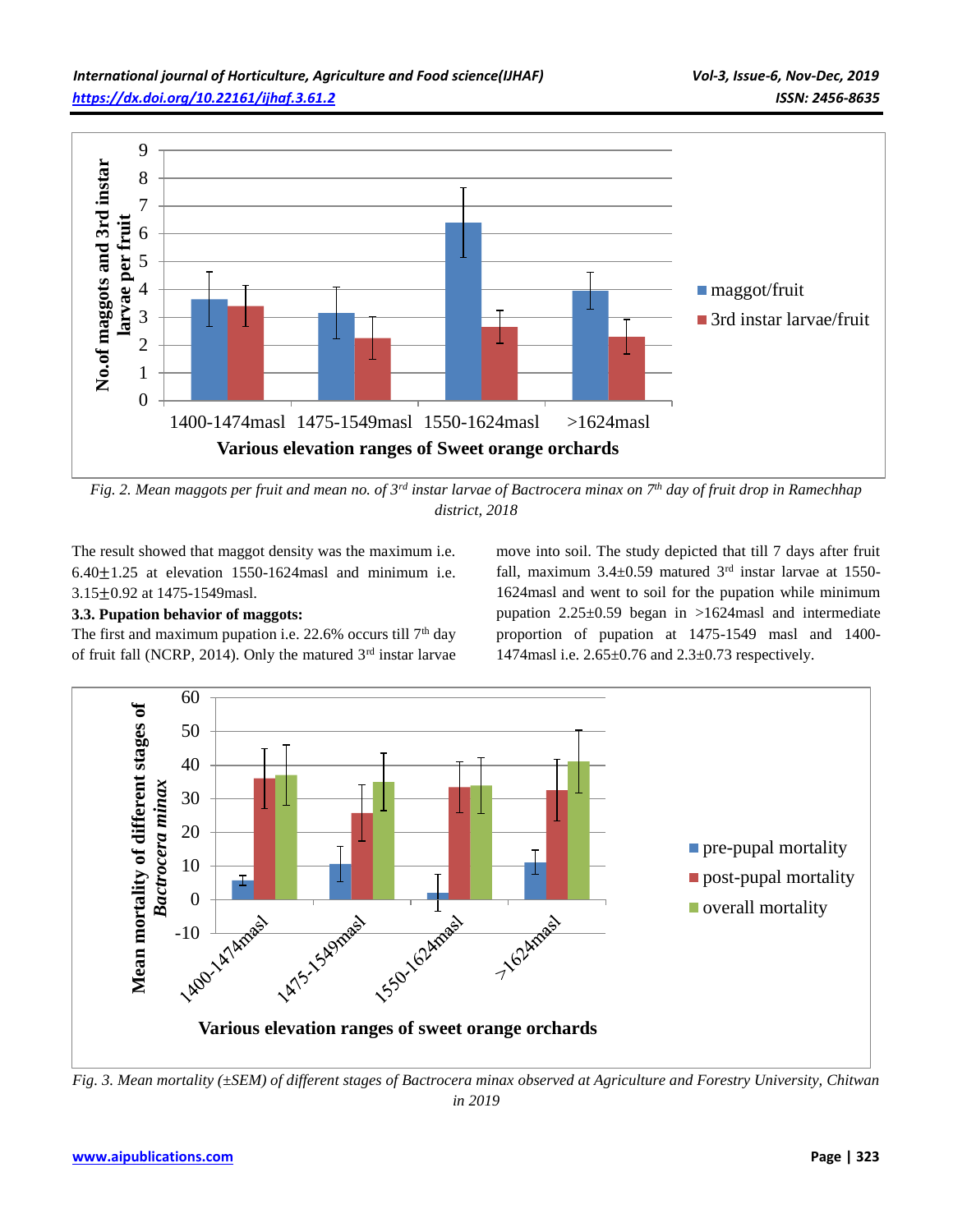### **3.4. Mortality of maggots:**

The maximum pre-pupal mortality was found to be 11.13±5.24 % in >1624masl while 1550-1624masl had the minimum pre-pupal mortality with 2.08±1.46%. 1475-1549 masl and  $1400-1474$  masl had as high as  $10.67\pm5.44$ % and 5.77±3.63% respectively. As *B. minax* is a cold adapted species (Xia *et al*., 2018), it can be speculated that during rearing at comparatively higher lab temperature, the larvae from higher elevation was much impaired than the larvae from the lower elevation that governed the pre- pupal mortality.

#### **3.5. Mortality of pupae:**

The study conferred that post-pupal mortality was higher to the pre-pupal mortaliy. Further, 1400-1474masl and 1475- 1549masl had the respective highest and the lowest postpupal mortality of the fly as  $36.08\pm9.1$  and  $25.81\pm7.59$ .

#### **3.6. Overall mortality of larvae:**

The range of mortality of larvae to adult was seen with almost in similar patterns in each elevation ranges ranging from 34±8.94% at 1550-1624masl to 41.14±8.59% in>1624. Similarly,  $35.06 \pm 8.27$ % and  $37.10 \pm 9.32$ % mortality rate was found in respective at 1475-1549masl and 1400-1474masl. Due to same lab temperature, pupal mortality was affected much with other factor like soil moisture than temperature. Since the initial soil moisture was only 13.6%, it might be detrimental factor for pupal survival in soil. According to the study by Hulthen& Clarke, 2006 in other species of fruit fly, *Bactrocera tryoni* , 85% pupal mortality was observed in dry soil (0% moisture). Another study by Li *et al*., in 2019 suggested that dry soil (soil with lower moisture content) is detrimental to *B. minax* pupae than the soil with high moisture content. They concluded that too much water is lost from pupae and can't obtain water from outside when soil moisture is low. Also, Dong *et al*. in 2013 reported that pupal mortality tends to surge more than 70% when pupae are exposed to natural chilling more than 3 months.

#### **3.7. Measurement of pupal eclosion days:**



*Fig. 4. Days(±SEM) for pupal eclosion of Bactrocera minax reared at Agriculture and Forestry University in 2019*

Considering the first day of experiment i.e. 22nd Nov.2018 to be the day 0 after fruit fall and the  $7<sup>th</sup>$  day after fruit fall to be the beginning of pupation we calculated the eclosion days of pupae. It took 115.33±0.89 days in 1475-1549masl while 115.33±0.69 in 1400-1474masl for pupal eclosion. Also, 1550-1624masl and 6 had the nearly matching pupation duration with  $115.04 \pm 0.64$  and  $115.33 \pm 0.50$  days respectively.

Due to the same meteorological condition of the lab, there was no relative difference between the pupation duration between elevation ranges.

**3.8. Adult fruit fly emerged and sex ratio:**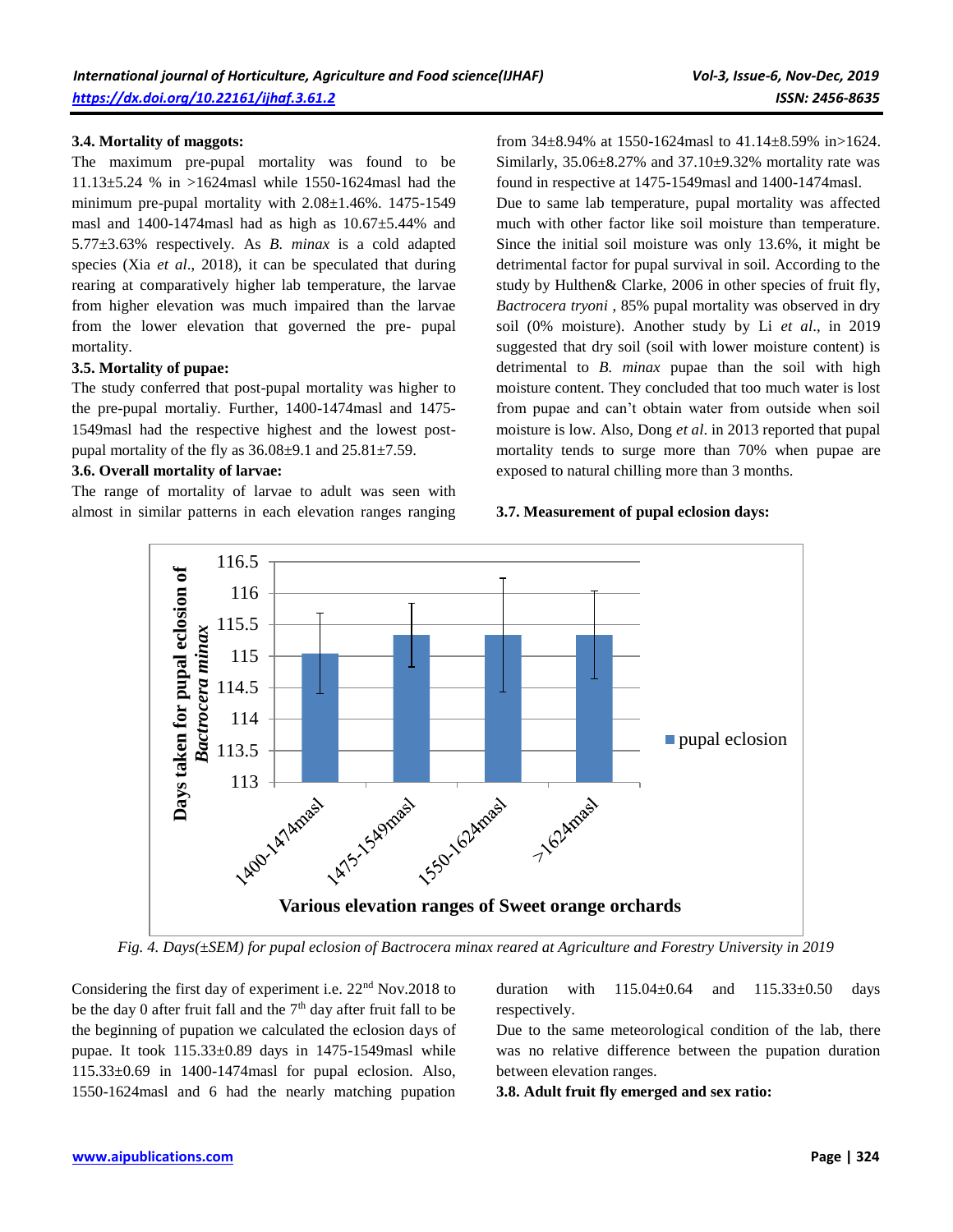|                  | male fly<br>Mean | Mean female fly |                 |                            |
|------------------|------------------|-----------------|-----------------|----------------------------|
| Elevation ranges | emergence/fruit  | emergence/fruit | Sex Ratio(M: F) | Mean adult emergence/fruit |
| 1400-1474 masl   | $1.15 \pm 0.42$  | $0.55 \pm 0.28$ | 2.09            | $2.15 \pm 0.51$            |
| 1475-1549masl    | $1.15 \pm 0.42$  | $0.75 \pm 0.39$ | 1.53            | $4.4 \pm 1.03$             |
| 1550-1624 masl   | $1.2+0.29$       | $1 \pm 0.30$    | 1.2             | $1.90 \pm 0.76$            |
| $>1624$ masl     | $2.45 \pm 0.71$  | $1.95 \pm 0.43$ | 1.26            | $1.70 \pm 0.62$            |

*Table 2: Mean numbers (±SEM) of adult, male and female Bactrocera minax and their sex ratio (male:female) observed at Agriculture and Forestry University in 2019*

Emerged adult flies as well as male and female fly counts were highest at 1475-1549masl with 4.4±1.03, 2.45±0.71 and 1.95±0.43 respectively. Also, range 1550-1624masl had the minimum no. of adult count  $1.7 \pm 0.62$  with minimum no. of male  $1.15\pm0.42$  and female counts  $0.55\pm0.28$ .

Further, sex ratio (male:female) of the fly was near unity, however male flies were found to be abundant compared to female . 1400-1474masl and 1550-1624masl had the respective highest male: female (sex ratio) i.e.2.09 and the lowest i.e. 1.20.



**3.9. Adult emergence:**

*Fig. 5. Total number of adult Bactrocera minax emergence per month as observed at experimental set ups of various elevation ranges at Agriculture and Forestry University in 2019*

It was observed that fly emerged in both March and April, however most fly emergence occurred in March and only little in April. In both March and April, >1624masl had the highest rate of emergence while lowest emergence, in March occurred in 1400-1474masl. Also, 1550-1624masl and 1475- 1549masl had lower and comparatively equal state of adult emergence in April. The first flies emerged on 17<sup>th</sup> March and the last flies on 4<sup>th</sup> April 2019.

The experiment showed that adult emergence started by 2<sup>nd</sup> week of March. The result is quite consistent with Dorji*et al*., in 2006 which reported that adult emerges by mid of March to Adult in Western Bhutan. In China, depending upon the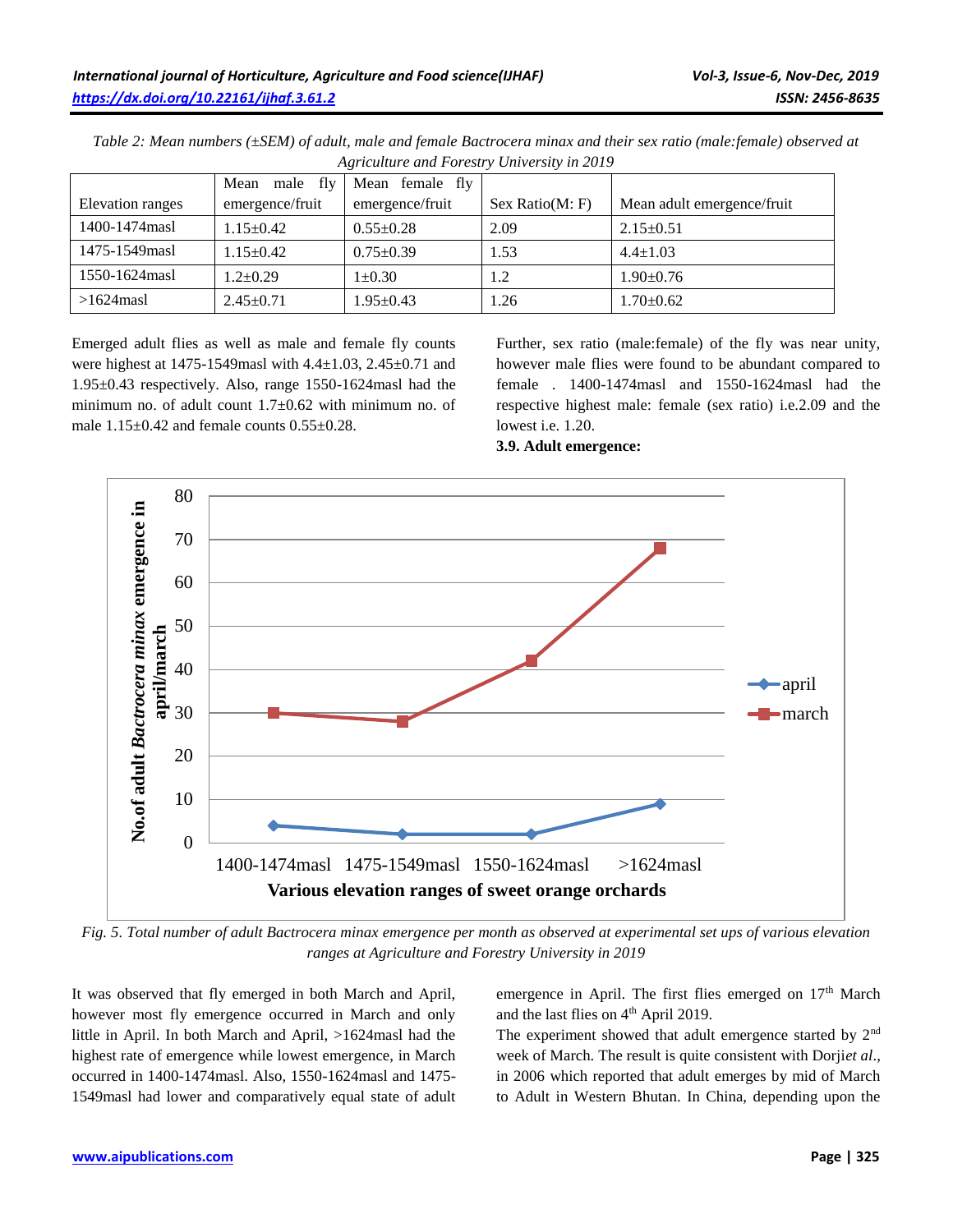local temperature of provinces, adult flies emerge by March to April (Xia *et al.,* 2018). Similar case was reported by NCRP, Paripatle, Dhankuta Nepal (NCRP, 2014). Adhikari *et al*., 2019 observed that March to April is the adult emergence season in Sindhuli, Nepal.

**3.10. Measurement of Post-emergence death duration:**



*Fig. 6. Total post-emergence death interval of Bactrocera minax with no feeding at Entomology Laboratory, Agriculture and Forestry University, Chitwan, Nepal in 2019.*

Further, there was no obvious difference in the periods of death interval of sexes after the emergence without giving any feeds. Compared with 5 flies of each sex, female flies died within 4 days after emergence while 1 male survived till 5 th day. It was found that male died in 3.4±0.50 and female in 3.4±0.40 days after emergence.

#### **IV. CONCLUSION**

The *Bactrocera minax* is major pest of sweet orange in Ramechhap district of Nepal. Majority of sweet orange orchards in Ramechhap district lies at intermediate range of elevation i.e. 1550-1624masl, where the case of fly is most prevalent. In central mid hill like Ramechhap, management practices for adult fruit fly should be undertaken before 1st week of March as adult fly emergence initiates by 2<sup>nd</sup> week of March. In individual orchards, in Ramechhap district severity of infestation by Chinese Citrus fly ranges from 0% to 100% that resulted in almost nil fruits in harvest season. Clearing off the infested fruits and killing maggots as soon as fruits drop on orchards are crucial measures to decrease the severity of infestation by fly in the next production season. Further, location specific research on its phenology is suggested to bring forth effective control over this pest.

#### **ACKNOWLEDGEMENT**

This research received financial support from Directorate of Research and Extension (DOREX), Agriculture and Forestry University, Nepal and Agriculture Knowledge Center, Ramechhap, Nepal.

#### **REFERENCES**

- [1] Adhikari, D. (2016). *PEST MANAGEMENT DECISION GUIDE: GREEN AND YELLOW LIST*. Retrieved june 1, 2019, from Chinese citrus fly in citrus: Adhikari, D. 2016. Chinese citrus fly in citrus. PEST MANAGEMENT DECISION GUIDE: GREEN AND YELLOW LIST. Accessed from  $\sim$ https://www.plantwise.org/KnowledgeBank/pmdg/201878000 01
- [2] Adhikari, D., & Joshi, S. L. (2018). *An Issue of Sweet Orange Fruit Fly in Sindhuli, Nepal: Possible Management Measures. Workshop on Chinese Citrus Fly (Bactrocera minax)*. Retrieved April 27th , 2018
- [3] Adhikari, D., & Joshi, S. L. (2019). SUNTALAJAT FALFUL KHETIMA FAL KHUHAUNE JHINGA CHINESE CITRUS FLY (Bactrocera minax) Book in Nepali language. Sindhuli, Nepal: Prime Minister Agriculture Modernization Project. Project Implementation Unit, Junar Superzone.
- [4] Adhikari, D., Joshi, S. L., Thapa, R. B., J., J. D., & G.C., Y. D. (2019). Status and Management of Fruit fly in Nepal. National Plant Protection Workshop. March 03, 2019. Kathmandu, Nepal